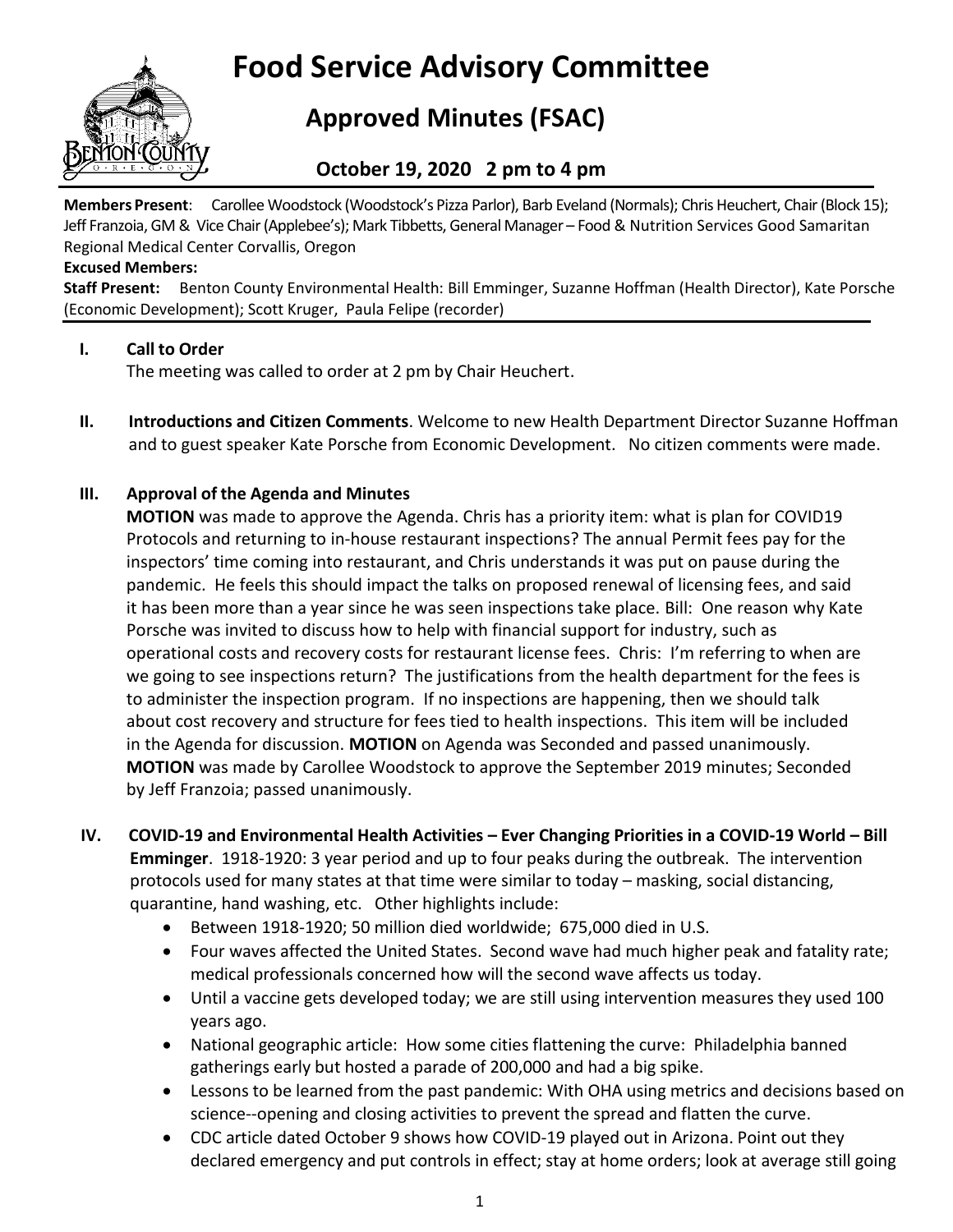up steadily: On April 29 thru May 11 started phase reopenings but didn't really flatten the curve. Lifted stay at home orders and things getting out of control; started mandating masking, closing restaurants to reduce capacity to 50 percent. We have better metrics and public health system today; antibiotics and support care improved—still need a vaccine.

- Flatten curve to avoid spike to not overwhelm hospitals, medical staff, and life support systems, like ventilators.
- Sources for stats include John Hopkins website has worldwide information; can see Benton county numbers. Oregon Health Authority also has a site with public information.
- County Status Map: we are in phase 2 and on the watch list, which means some numbers not moving in right direction. Help trigger where additional resources might be needed.
- Benton County COVID-19 website kept up to date. Statewide Guidance; current social guidance standards. Can find restaurants guidance and bar guidance; at least once a week looking at guidance and how it might affect my staff work; literally changing every other day; make sure we are up to date on current guidance; get up to date info to businesses.
- EH priorities: During Emergency Operations, working on COVID19 response including supporting our communicable disease team/contact tracing efforts and response to the wildfires. Continue to support EOC as needed along with responding to food and water borne illnesses; animal bite investigations; surveys; day-care inspections; plans reviews; routine inspections of restaurants, pools, spas, priority inspections. Trying to fit work in as best we can with other priorities.
- Environmental Health would love to get back to routine work schedule and completed about 20 percent of inspections—could be up to 50 percent by end of calendar year. The virus determines the timeline. That concludes my update.

#### **COMMENTS/QUESTIONS:**

- Chris Heuchert: good information on background. From financial standpoint, does county receive funding to help fund contact tracing? What kind of cost recovery equivalency based on--how much time it takes? Bill: Early on with Governor's declaration of emergency, we started our Emergency Operations Center (EOC), and there is tracking and accountability for the response. Staff completed an ICS form 214 related to disaster and this helps reimburse expenses incurred. I don't think it will be 100 percent reimbursement; maybe 70 or 80 percentthat is work by our Finance/Accounting Department.
- Question about cares act funding: Discussion about the legal and legitimate use of such funding to pay down license fees or to give credit on license fees. Another county using care act to pay for license fees 2020 and 2021 and there is a concern that may not be an appropriate use—more of a direct response to Covid19—so we are taking a closer look at this for our county.
- Kate: we come up with list of variation of different ideas; meeting with Mark this week. Funding they can get especially waiving of city or county fees or personal property taxes beneficial. High on their list.
- Kate: we put together our list, and on city side and county side finance teams to review and see if passes their understanding of cares act rule and how they are interpreting it.
- Suzanne Hoffman: Big focus in coming weeks is how to continue to respond appropriately to pandemic and also conduct all the rest of public health work—at this point budget is unknown.
- Bill: Even if vaccine becomes available; manufacturer still needs to get vaccines out and distributed and follow requirements.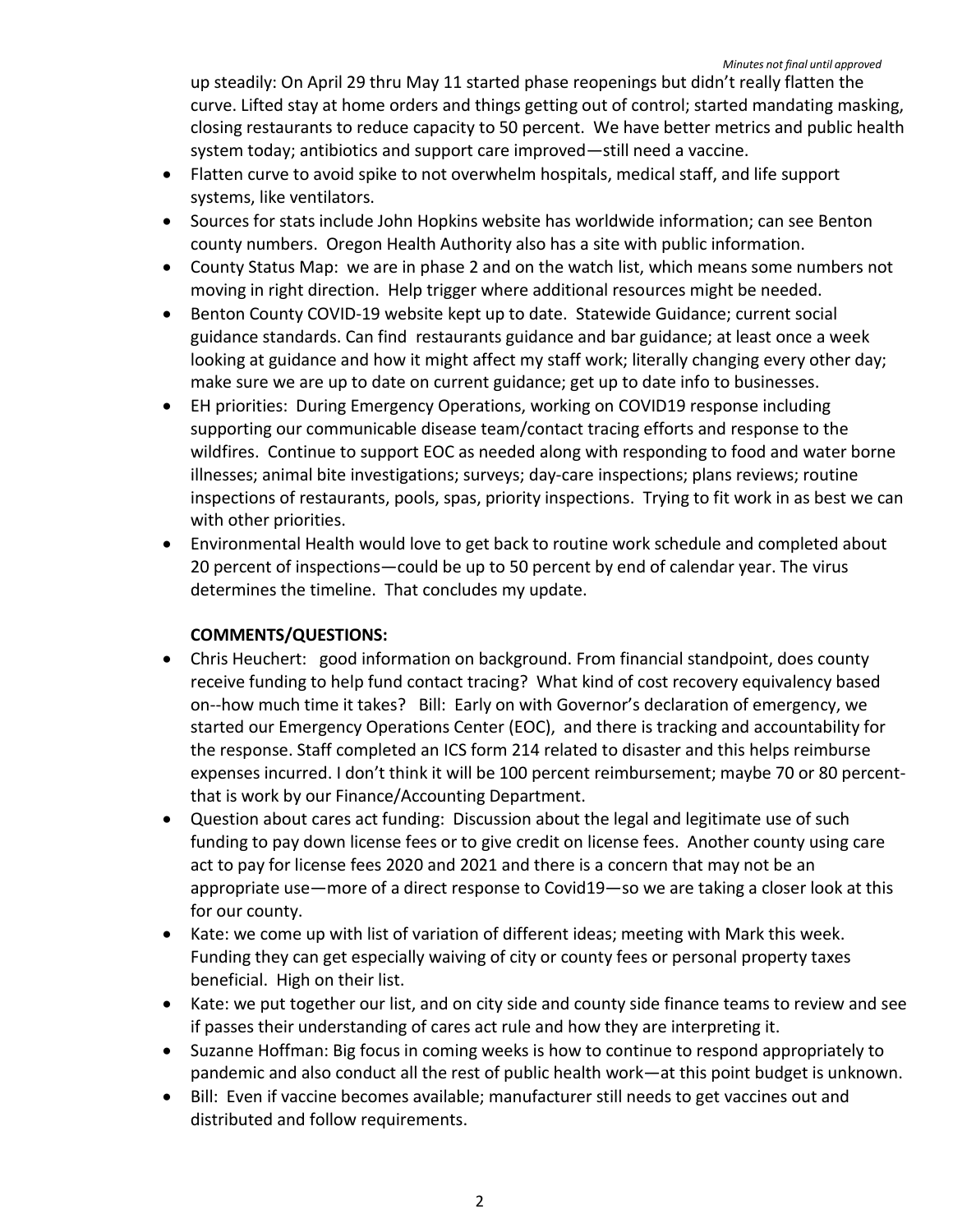- **V. Economic Aid – Kate Porsche, Economic Development Manager, City of Corvallis/Benton County. Financial Assistance for Businesses in Benton County/Corvallis.<https://yescorvallis.org/resources/>** Kate gave a presentation on outreach to businesses; resource support; finance fees; and funding for local businesses impacted by the pandemic. Economic Development is also a clearing house of info for businesses and the website (listed above) has information gathered from the state and county, including grants available for small businesses in Benton County. Some highlights of her talk includes:
	- She worked in Emergency Ops Center from March-August assisting local businesses and working with partners to communicate timely information to the public.
	- Fourth round of grants available thru business Oregon.
	- Want business owners aware of website resource—will post all information.
	- Business guide on site: helpful in getting into out; available in English and Spanish; has reopening guidelines and other info.
	- Recently dispersed 11,000 masks to businesses.
	- Website has contact information.
	- Funding and info for businesses in dire straits linked to small business development center which has counselors for one on one advising.
	- Website is a resource for your team and businesses.
	- Right now round of funding: Business Oregon grants to help businesses. Need to show you have been negatively impacted by COVID19; the uses are flexible. You used to have to show 50 percent impact on revenue; now it's only 25 percent. Before excluded businesses who received PPP and or idle funding. But now opened that up. Current round is flexible on what funds used for. Grant funds run out quickly; in a week we had 50 applications and only \$200,000 for all of Benton County; watching for future rounds.
	- Potential use for cares act money to help—we are working with city manager and Joe Kerby in formulating pitches for cares act money that can benefit businesses to work hand in hand with public and environmental health to help offset costs.
	- Please contact us with questions.
- **VI. Review of Proposed 2021 Fees**: Bill: calculated rates and sent out justification as Attachment B; proposed fee schedule (Attachment A). In last year, new configuration able to pass on some cost savings to license facility side of program so last year we did not increase fees at all. Assuming a normal year, looking at 3 percent fee increase. Normally that is what I would be recommending but these are unusual times and open for discussion.

#### **Comments/Questions:**

- Carolee: I haven't had inspections and don't know what I'm paying for: My seating is a mere fraction what I would be charged for. Hard time to support higher level. Since March, I've not been operating as a restaurant as I used to operate. Two main issues I have with fee increases: I would like to support and encourage finding funding to offset fees for restaurants—a lot are suffering more than we are—I have outside seating.
- Chris: I echo her comments: I cannot support increased fees where we are now. We should have one year of half cost or lower fees; we have not seen inspections for a year based on our inspection calendar—we were due for one; with that in mind, it feels very cold and unaware to say we are going to ask for raise fees for services that have not been provided.
- Bill: I hear that loud and clear; I'm not sure if we need a motion at this point or more discussion